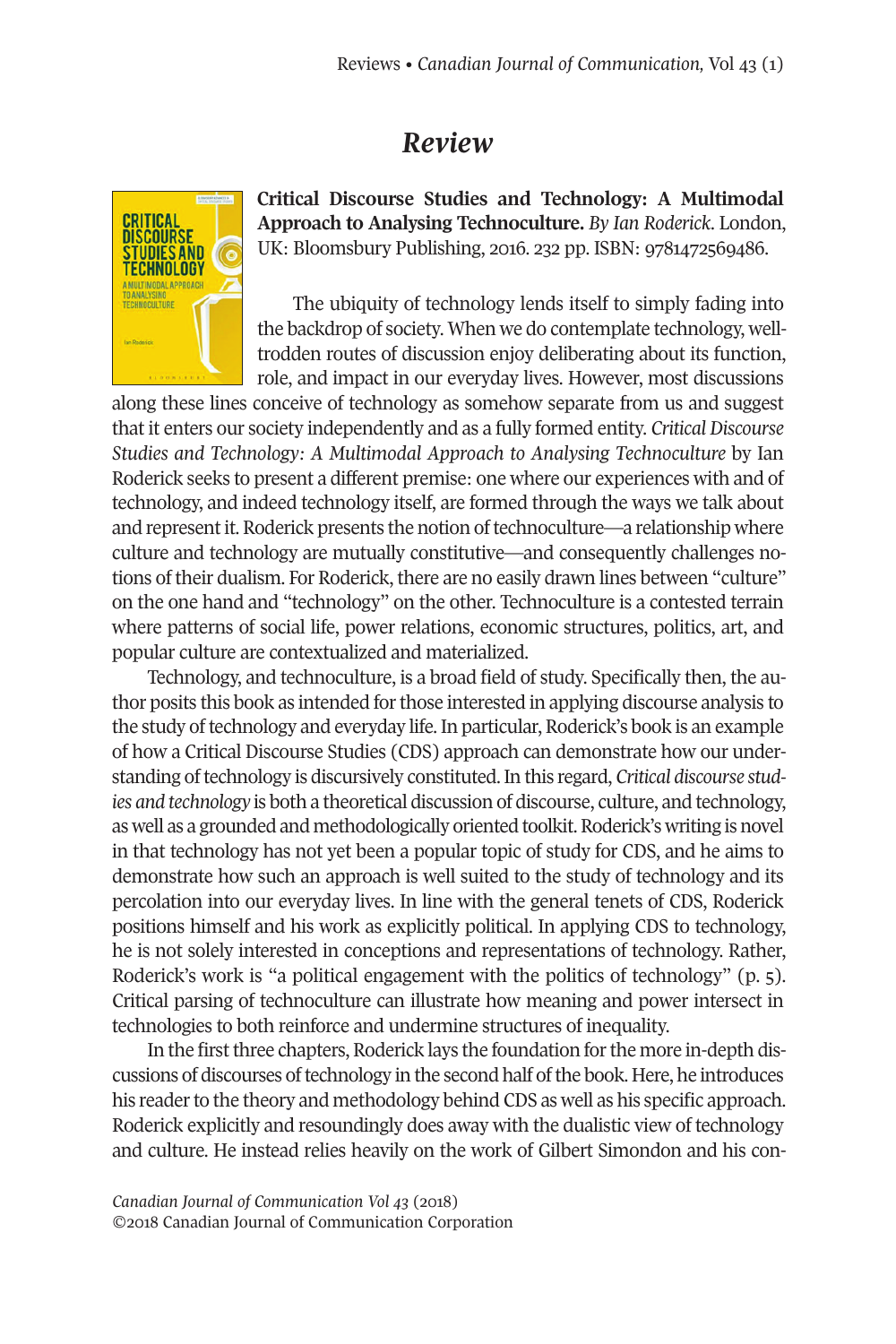cepts of individuation, transduction, and associated milieu. Alongside Simondon, Roderick employs the work of Foucault and Deleuze. Roderick's discussion of this rather dense theory is accessible, and ultimately roots a critically, historically, and materially oriented discussion of technology. This section is at its strongest during Roderick's illustrative discussion of "the drone as technical object" (p. 20). Roderick teases out the history of military Unmanned Aerial Vehicles (UAVs) and effectively shows how these normalized technologies are constellations of social and political forces. This theme of militarized technologies proves to be one ofthe greatest strengths of Roderick's work and recurs throughout his analyses.

Beyond theory and methodology, Roderick's critical approach to the study of technoculture is supported by a discussion of four predominant discourses of technology: technology as progress, technological determinism, technological fetishism, and technological (dis)satisfaction. These four discourses, each comprising their own chapter, are the focus of the second half of the book. Here, Roderick reveals the actual "doing" of his CDS approach. He weaves together multiple illustrative examples ofrepresentations of technology to support his premise of technoculture as semiotic struggle. The chapters move from descriptive analyses of video games and television commercials to speeches and promotional blurbs. The wide variety of objects analyzed make for an engaging read, though the rapid shifts from one medium to another whittles down the narrative cohesion of this half of the book.

Where these chapters regain their footing is in the frequently recurring theme of "robots." While the media under investigations are diverse, the specific technology being discussed is often a robotic one, or simply a robot altogether. Most compelling in Roderick's writing is where he brings together his discussions of militarized technology and representations of robots. His emphasis on the agentivization of robots and robots as living labour is not only a fascinating discussion of how we see and understand technology, but also how we see and understand ourselves. Roderick argues that robots, far from being cold mechanical forces, are frequently represented as social machines, as subjects capable of affective relations. In the examples given, robots are now autonomous agents who are equally capable ofthe physical, cognitive, and sociable work now required in a post-Fordist landscape. This is a horizon where robots simulate human labour powerto such a degree that "dead labor may truly suck the life of living labor" (p. 190). Through a close investigation of our experiences of, and with, robots, we are offered insight into the final disintegration of the labour process under capitalism.

Overall, *Critical discourse studies and technology* offers a concise and enjoyable account of CDS and technology. Despite a broad scope, Roderick generally sticks to novel interpretations of well-known discourses, and offers a challenge to popular conceptions of technology that would likely be immensely useful to those unfamiliar with CDS or critical theory more broadly. His obvious confidence employing a broad range of theorists strengthens his call for an interdisciplinary approach. At the same time, the use of such a range of theory can be puzzling, as some strands are picked up and others dropped without much contextualization or linearity. As such, the book is an excellent candidate for readers already somewhat acquainted with critical theory and the study